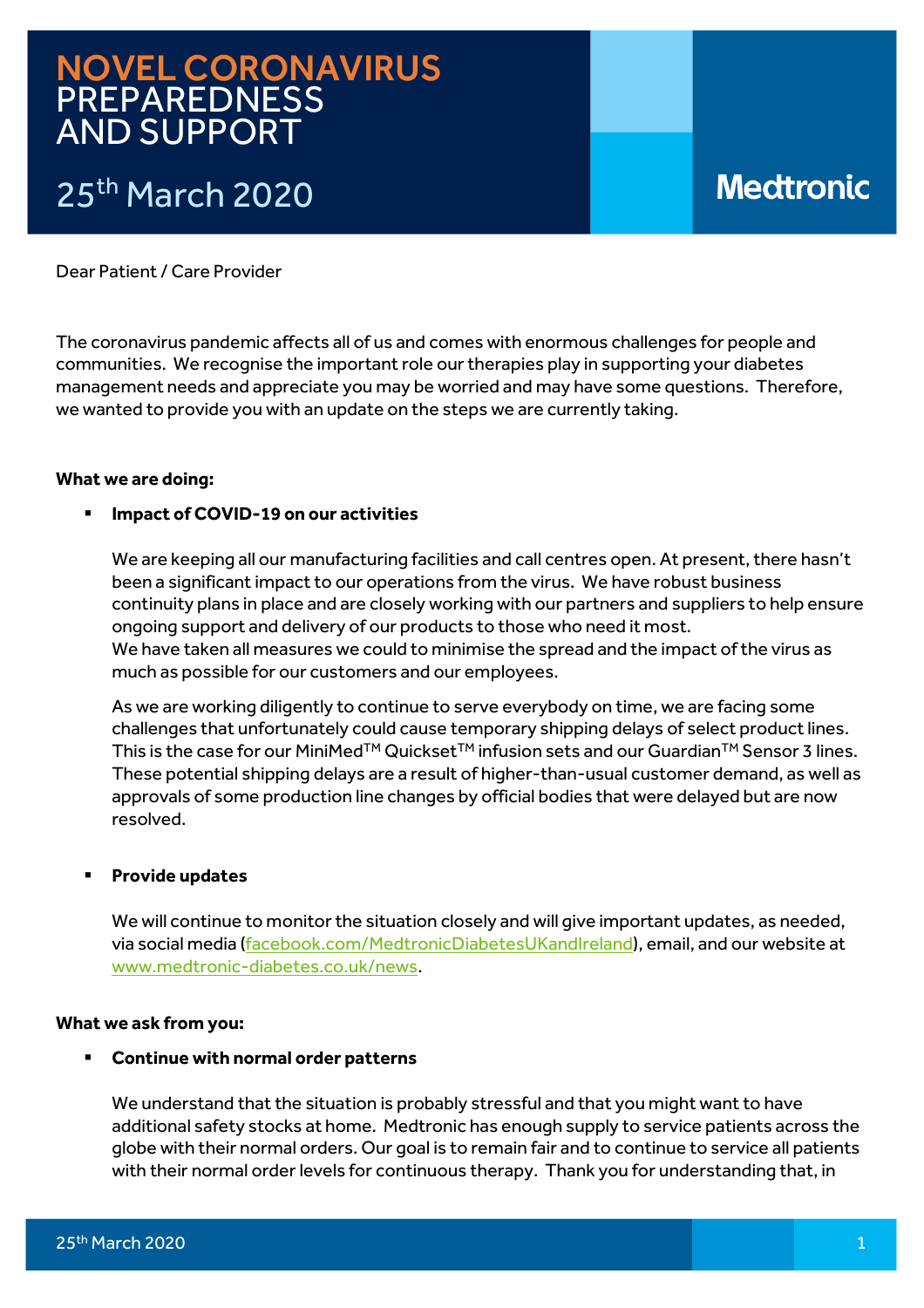the current situation, if you order more than what you typically use, other patients might not be able to receive what they need. We therefore would like to ask you not to change the way you order infusion sets, reservoirs or sensors, but only to place your next order with normal volumes when you are down to a one-month supply. This will allow enough time to receive your next delivery.

If needed our team can assist you with identifying alternative infusion sets.

### **Guidance for contacting our service teams**

We always look forward to speaking to our customers. Due to the current situation, you may experience longer waiting times than usual when you are reaching out to us. To help serve you better and place orders in a more efficient manner, we recommend these steps:

- For non-urgent queries such as guidelines, updates and general information, please refer to:
	- Our website [\(www.medtronic-diabetes.co.uk\)](http://www.medtronic-diabetes.co.uk/),
	- Our Facebook Page [\(facebook.com/MedtronicDiabetesUKandIreland\)](http://(www.facebook.com/MedtronicDiabetesUKandIreland),
	- Or your Product User Guide
- **If you are struggling to reach us by telephone, you can place orders via:** 
	- Our website [\(shop.medtronic-diabetes.co.uk\)](https://shop.medtronic-diabetes.co.uk/) (excludes NHS funded sensor orders)
	- **The Step Send and Step and Step Senson** Scribbers and the following to Corporate Scribbers Communism Corporate following information:
		- MMT (Product Codes) of items you wish to order (limited to one box per order)
		- **P** Your account details, including account number, name, home postcode and delivery address
- For any **urgent** requests for troubleshooting, product advice or real out-of-stock situations, please contact our service helpline at 01923 205167

### **Guidance for receiving UPS deliveries**

We understand how important it is to have timely delivery of your Medtronic supplies. Due to the 2019 Novel Coronavirus (COVID-19), it may be the shop you use to collect your delivery from a UPS Access Point is closed. We have therefore decided to only provide home deliveries during this time of restricted movements. This should reduce the necessity for you to leave your home and help social distancing.

In order to track and manage your deliveries, we recommend you can log on to UPS My Choice® at<https://www.ups.com/gb/en/services/tracking/mychoice.page> to register an account if you have not already done so.

### **Use online tools to stay updated**

For reliable and accurate information, please refer to sites such a[s World Health Organization,](https://www.who.int/emergencies/diseases/novel-coronavirus-2019/advice-for-public) [GOV.uk website](https://www.gov.uk/coronavirus) or th[e NHS 111 website.](https://111.nhs.uk/covid-19) You can also find helpful advice on how to manage sick days on ou[r website.](https://www.medtronic-diabetes.co.uk/blog/sick-day-rules-healthcare-professional-perspective)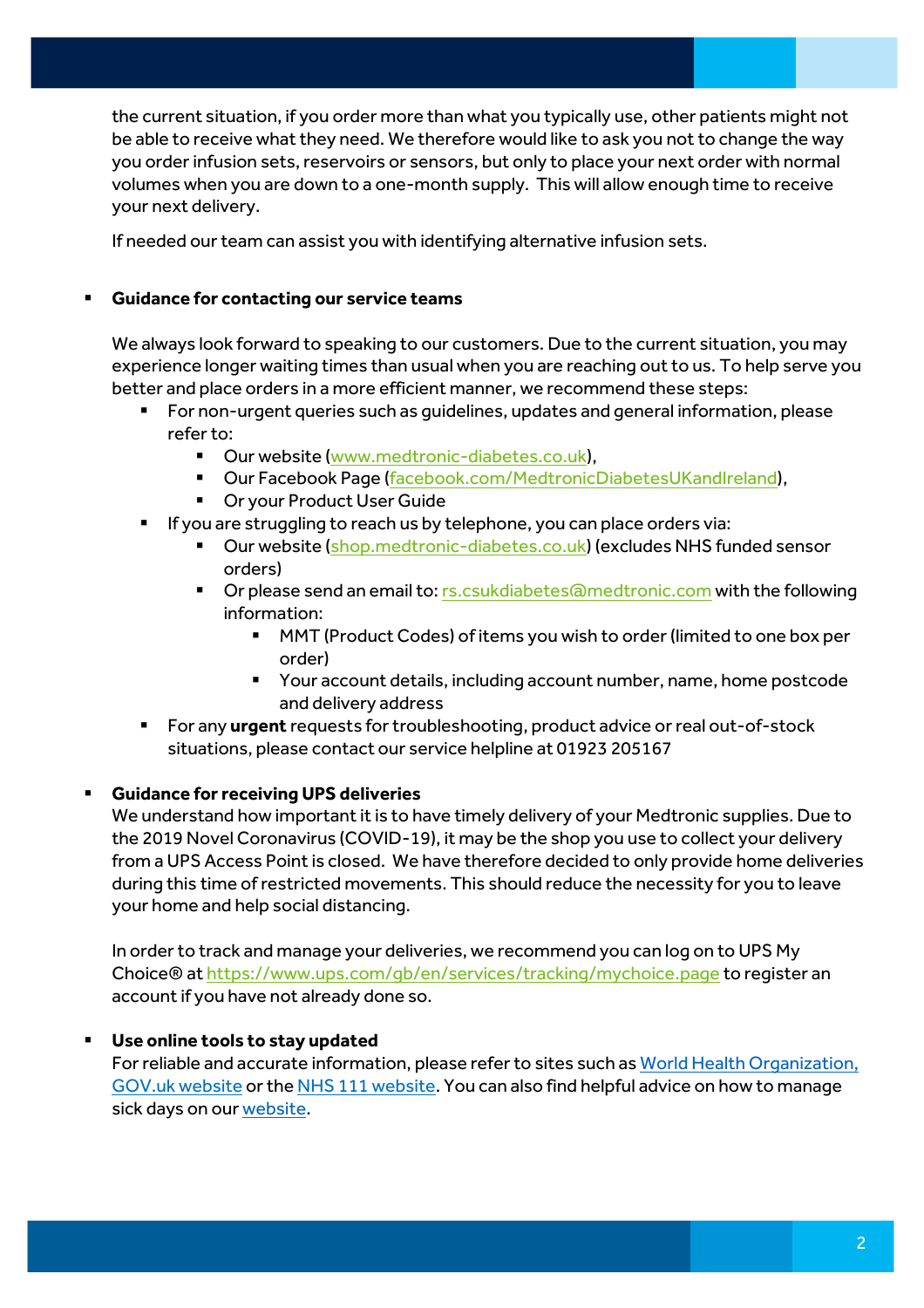We hope this message gives you the clarity you need during this time of uncertainty. We truly appreciate the trust you place in us and thank you for continuing to give us the opportunity to support you.

Please know that, as this situation evolves, one thing will remain constant: Our decisions will be guided by our **Mission** and our collective commitment to the customers we serve.

The Medtronic Diabetes UK Team Medtronic Limited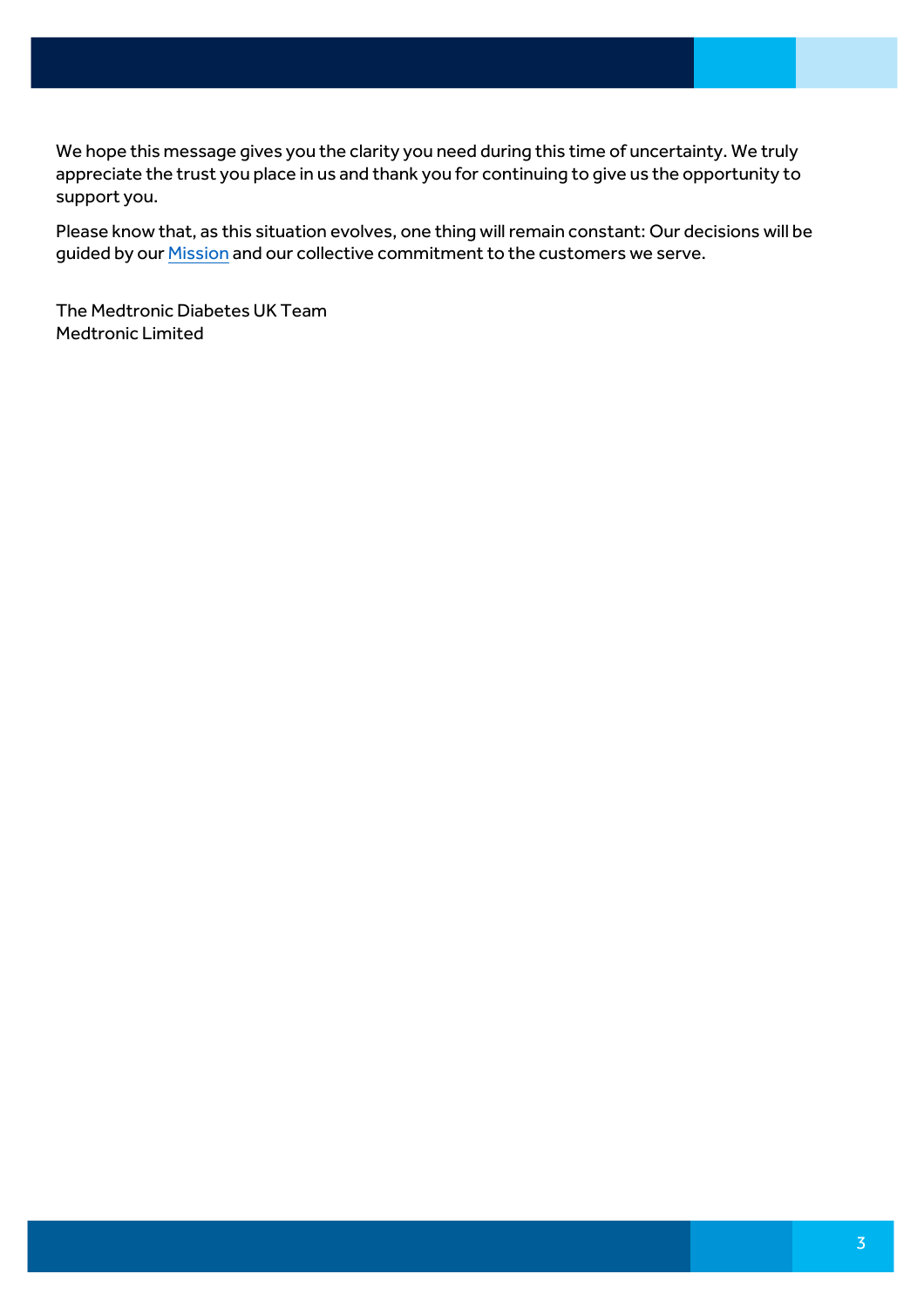## NOVEL CORONAVIRUS UPS DELIVERY ACCESS POINTS

# 25th March 2020

# **Medtronic**

Dear Patient / Care Provider,

We understand how important it is to have timely delivery of your Medtronic supplies. Due to the 2019 Novel Coronavirus (COVID-19), it may be the shop you use to collect your delivery from a UPS Access Point is closed. We have therefore decided to only provide home deliveries during this time of restricted movements. This should reduce the necessity for you to leave your home and help social distancing.

In order to track and manage your deliveries, we recommend you can log on to UPS My Choice® at https://www.ups.com/gb/en/services/tracking/mychoice.page to register an account if you have not already done so

We appreciate your continued partnership and will keep you updated with changes.

Your sincerely,

The Medtronic Diabetes UK Team Medtronic Limited

UC202013517EN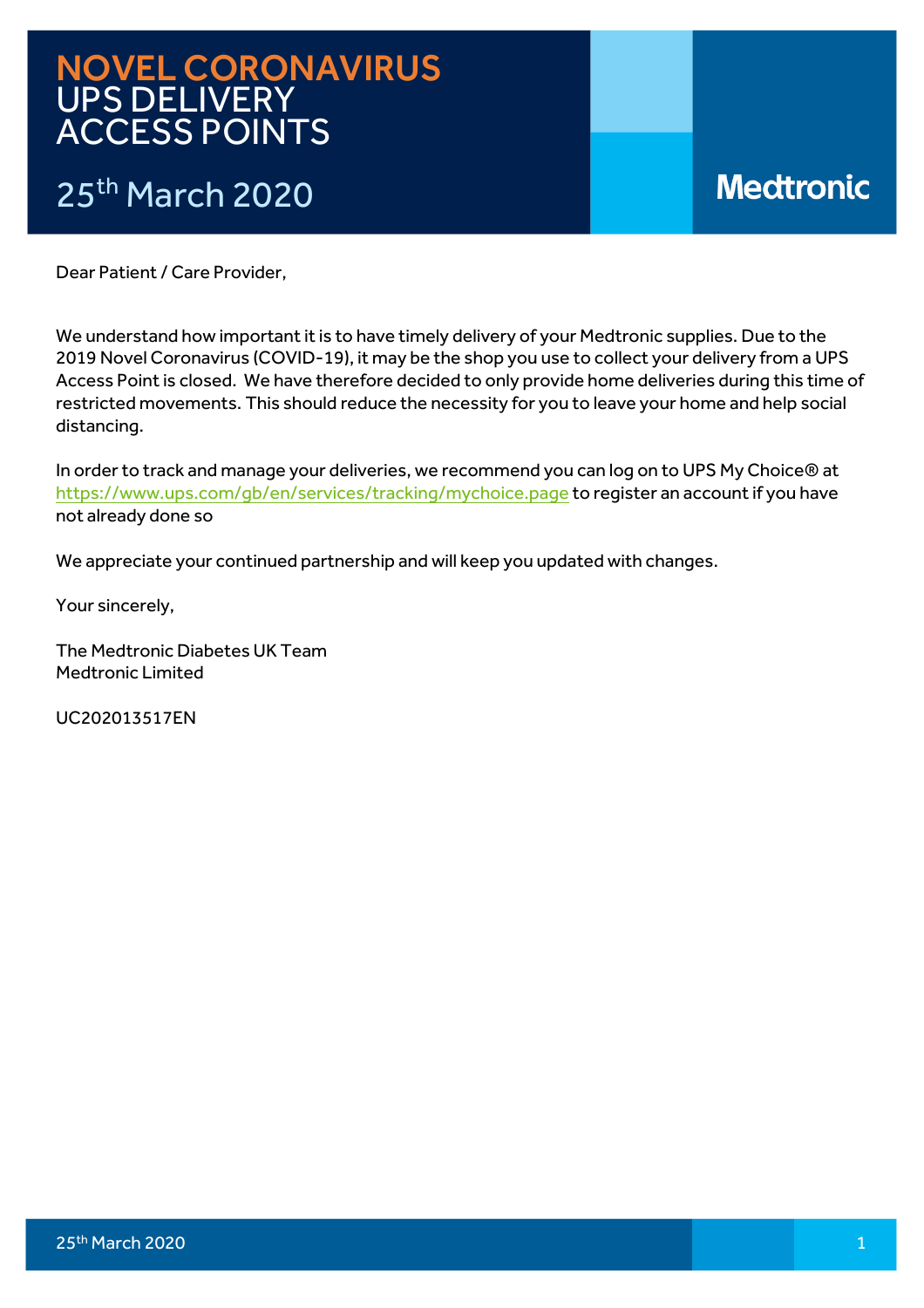## NOVEL CORONAVIRUS PREPAREDNESS AND SUPPORT

# 1st APRIL 2020 - IRELAND

## **Medtronic**

Dear Patient / Care Provider

The coronavirus pandemic affects all of us and comes with enormous challenges for people and communities. We recognise the important role our therapies play in supporting your diabetes management needs and appreciate you may be worried and may have some questions. Therefore, we wanted to provide you with an update on the steps we are currently taking.

### **What we are doing:**

### **Impact of COVID-19 on our activities**

We are keeping all our manufacturing facilities and call centres open. At present, there hasn't been a significant impact to our operations from the virus. We have robust business continuity plans in place and are closely working with our partners and suppliers to help ensure ongoing support and delivery of our products to those who need it most. We have taken all measures we could to minimise the spread and the impact of the virus as much as possible for our customers and our employees.

As we are working diligently to continue to serve everybody on time, we are facing some challenges that unfortunately could cause temporary shipping delays of select product lines. This is the case for our MiniMed<sup>™</sup> Quickset<sup>™</sup> infusion sets and our Guardian<sup>™</sup> Sensor 3 lines. These potential shipping delays are a result of higher-than-usual customer demand, as well as approvals of some production line changes by official bodies that were delayed but are now resolved.

### **Provide updates**

We will continue to monitor the situation closely and will give important updates, as needed, via social media (facebook.com/MedtronicDiabetesUKandIreland), email, and our website at www.medtronic-diabetes.co.uk/news.

### **What we ask from you:**

### **Continue with normal order patterns**

We understand that the situation is probably stressful and that you might want to have additional safety stocks at home. Medtronic has enough supply to service patients across the globe with their normal orders. Our goal is to remain fair and to continue to service all patients with their normal order levels for continuous therapy. Thank you for understanding that, in